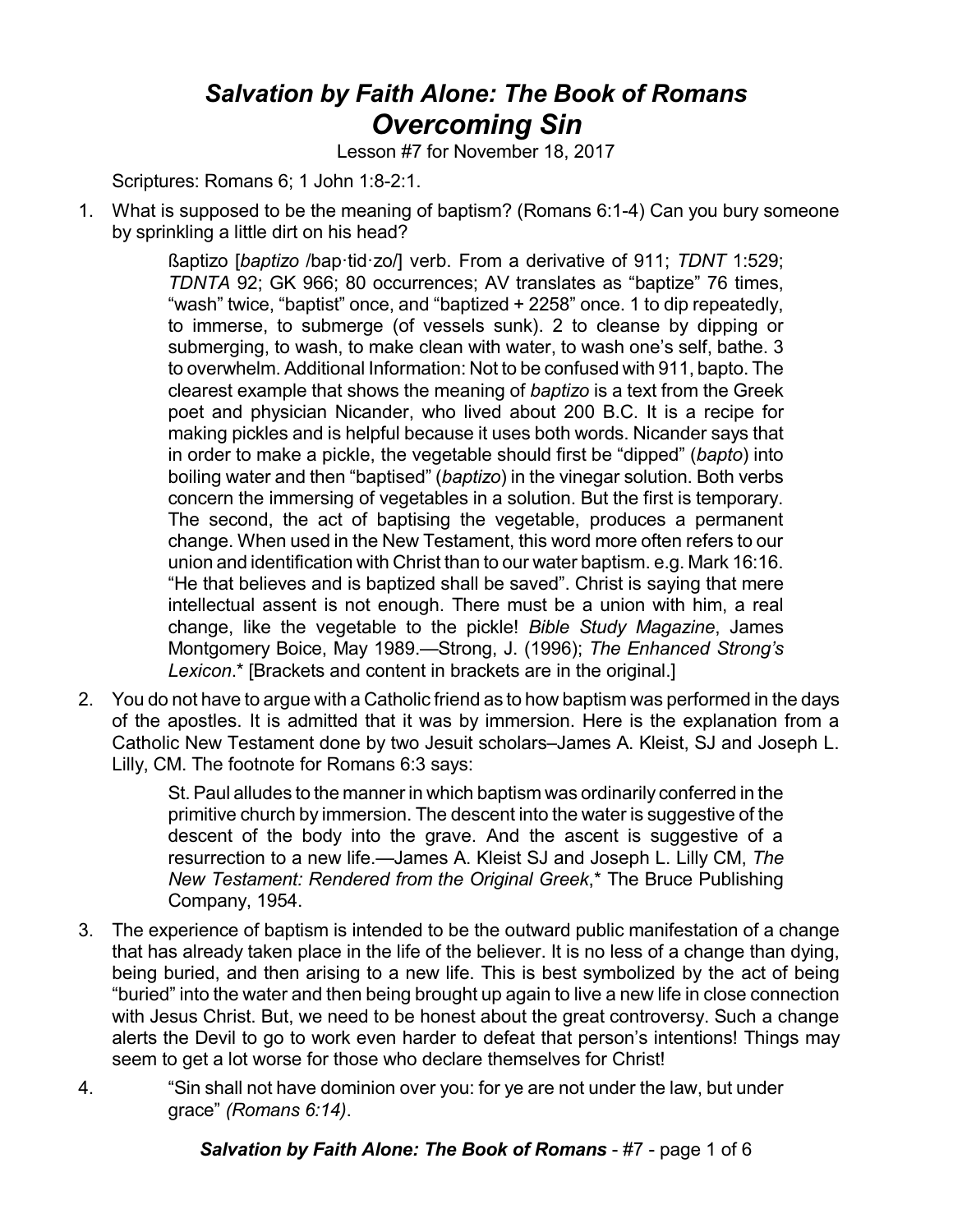If works can't save us, why bother with them at all? Why not just keep on sinning?

Chapter 6 is Paul's answer to this important question. Paul here is dealing with what commonly is understood as "sanctification," the process by which we overcome sin and, more and more, reflect the character of Christ. The word *sanctification* appears only twice in Romans. It appears in Romans 6:19, 22 as the Greek word *hagiasmos*, which means "sanctification." In English, it appears in these two texts as the word *holiness*.

Does this mean that Paul has nothing to say about what commonly is understood by sanctification? Not at all.

In the Bible "to sanctify" means "to dedicate," usually to God. Thus, to be sanctified often is presented as a past completed act. For example, "all them which are sanctified" *(Acts 20:32)*. The sanctified ones in this definition are the ones who are dedicated to God.—*Adult Sabbath School Bible Study Guide*\* for Sabbath, November 11.

- 5. If all of our sinning makes God look so good because He forgives, shouldn't we just continue to sin to make God look even better? Reading Romans 6 superficially, it might seem to suggest that when we are saved by faith, there is nothing more for us to do. This lesson, dealing with the question of sanctification, will attempt to settle that issue.
- 6. Consider some of the expressions that we use in Christianity: Are we "set right" by faith? Saved by faith? Judged by works? Does faith work? What does it mean to be "baptized into His death"? (Romans 6:1-3) Are we somehow mystically transported to Calvary in Old Jerusalem and actually go through the dying process? Or, is this a metaphor for a certain type of Christian experience? If we are baptized into union with Christ's death, is that saying that He is to be our Example? Jesus was not a sinner before He was baptized. He did not need to be baptized! In what sense do we die at baptism? What really changes? How is that an example for us? Who was listening to this book being read to them? Was it a bunch of theologians? No! They were ordinary people like us. So, we should not need special theological training to understand Romans.We don't know how that church got started.They seemed to be good Christians. Who were their leaders and teachers?
- 7. What does it mean to be under law? What does it mean to be under grace? If you are caught speeding on the freeway and have to go to court and appear before the judge, there is a possibility that the judge might say: "Since this is your very first offense, I will let you go. But, if it happens again, I will throw the book at you!" Such a driver is then described as operating "under grace." Prior to the infraction, he was under law. So, which would you rather be? Under law? Or, under grace? How many times can you be forgiven?
- 8. In the case of Christians, aren't they continually breaking the law? Therefore, must they continually be living under grace? At what point does God throw the book at them? After 490 times? (Matthew 18:21-22) And if Christians continue to sin, does that mean, in fact, that sin is ruling over them? Is the solution to throw out the law?
- 9. What is sanctification? Is it being "sanitized from sin"? Ellen G. White repeatedly stated, "Sanctification is the work of a lifetime."

At every stage of development our life may be perfect; yet if God's purpose for us is fulfilled, there will be continual advancement. **Sanctification is the work of a lifetime.** As our opportunities multiply, our experience will enlarge, and [66] our knowledge increase.—Ellen G. White, *Christ's Object Lessons*\* 65.2. *Salvation by Faith Alone: The Book of Romans* - #7 - page 2 of 6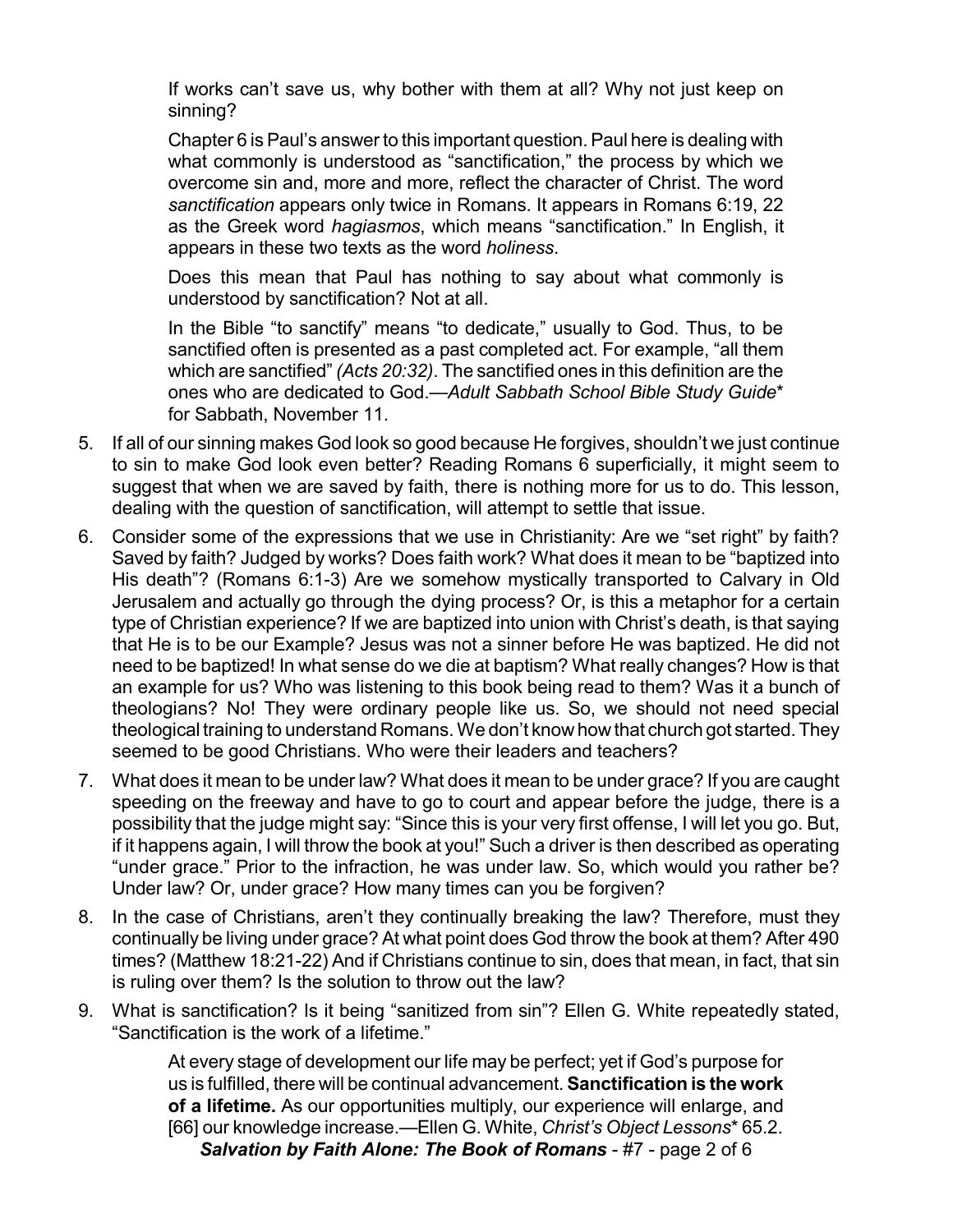The righteousness by which we are justified is imputed; the righteousness by which we are sanctified is imparted. The first is our title to heaven, the second is our fitness for heaven. [Have you ever heard this discussed?]

Many commit the error of trying to define minutely the fine points of distinction between justification and sanctification. Into the definitions of these two terms they often bring their own ideas and speculations. Why try to be more minute than is Inspiration on the vital question of righteousness by faith?—Ellen G. White, *Manuscript 21*, *1891\*; RH*,\* June 4, 1895, par. 7*; The Faith I Live By*\* 116.1-2. See also *6SDABC*\* 1072.4; *9MR*\* 300.4; *MYP*\* 35.2.

The work of **sanctification is the work of a lifetime.** The true Christian must be unresting in his endeavors. He is ever climbing, never content with that to which he has attained. The more he seeks a knowledge of God, and of Jesus Christ, whom he has sent, the more he desires to reflect the divine image. Every gift imparted to him by God is used to draw others in the same line, to hunger and thirst after righteousness. The longer he walks in the path of self-denial and self-sacrifice, the more willing he is to hide himself in Christ, and sacrifice all for him.—Ellen G. White, *Review and Herald*,\* October 3, 1899, par. 13. [What is your role?]

The work of **sanctification is the work of a lifetime**; it must go on continually; but this work cannot go on in the heart while the light on any part of the truth is rejected or neglected. The sanctified soul will not be content to remain in ignorance, but will desire to walk in the light and to seek for greater light. As a miner digs for gold and silver, so the follower of Christ will seek for truth as for hidden treasures, and will press from light to a greater light, ever increasing in knowledge. He will continually grow in grace and in the knowledge of the truth. Self must be overcome. Every defect of character must be discerned in God's great mirror. We may discover whether or not we are condemned by God's standard of character.—Ellen G. White, *Review and Herald*,\* June 17, 1890, par. 14*; Selected Messages*,\* Book 1, 317.2. [Bold type and text within brackets are added.]

Do these quotations suggest that sanctification involves a real change in us? Certainly, these quotations suggest a real change! Lee Strobel in his book *The Case for Faith* tells how he became a Christian by noticing the changes that occurred in his wife.

- 10. Which is more important? Faith? Or, works? Which is harder to accomplish? Is it possible to actually overcome sin in this lifetime? Could we reach the place where sin does not dominate our lives? Do we actually die every day? In what sense? Does God take control? If we learn to focus our lives on Christ, does sin just fade away?
- 11. How many Christians are in a continual cycle of sinning, repenting, being forgiven, and then sinning again? Is that an indication of failure? How is that a victory? Are we having some successes? Do we like our sins? Or, do we hate them?
- 12. Would you consider the sins of saints "too great"? Or, just "too many"?
- 13. No serious Christian who has been baptized would suggest that at that point he permanently stopped sinning. Paul's logic seems quite clear. We are buried in the waters of baptism, and that is to represent the death of the old man of sin. And when we rise from the water, that is to represent the beginning of a new life dominated by Christ. We are very happy to recognize the fact that Christ defeated sin and that He lived a perfect human life on this earth *Salvation by Faith Alone: The Book of Romans* - #7 - page 3 of 6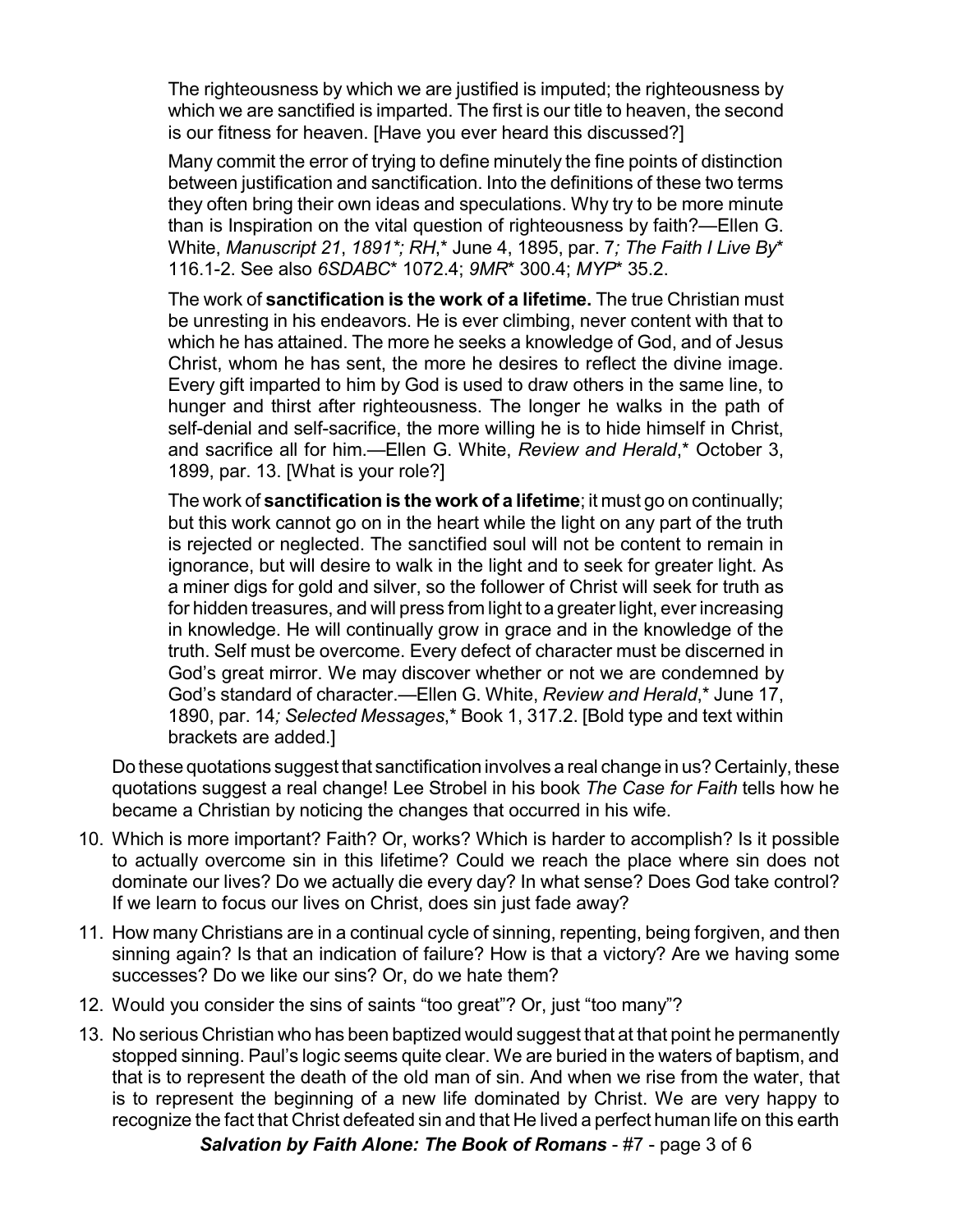and never sinned. He refuted Satan's claims and arguments that such a thing was impossible. But, how does that impact us in our daily lives?

- 14. Read Romans 6:2-11. If we are no longer dominated by sin, are we still controlled by it? Why do we have to struggle with it every day? Is the baptized Christian's life really different from others? Have we as individuals actually experienced dying with Christ and then living in union with Him? That experience is such an essential part of the Christian life that we use many expressions to describe it. What does it mean to be "alive to sin"? "Alive to God"? "Dead to sin"? "Dead to God"? Are we somehow mysteriously joined to Christ in His death? Paul suggested that we start out "alive to sin" and "dead to God."
- 15. Through this process of dying and rising, of surrendering ourselves to Christ and not to sin, are we actually becoming a healthier, happier, holier people? Can we actually reach the place where we live holy lives? Or, is holiness also a gift from God? Should the world expect Christians to be different? (Matthew 5:16)
- 16. Look at your own life and the lives of others around you. How does sin rule? (Romans 6:12) Is it primarily through bad habits? Bad choices? Could a person actually be falling deeper and deeper into sin and still be a Christian? How do you respond when you see a bumper sticker which says: "I'm not perfect, just forgiven"? Is that all we need?
- 17. Can you tell whether sin is actually dethroned in your life? Can you tell whether sin is dethroned in the life of another person? Where did the natural desires come from that seem to give us such a bad time?

What you need to understand is the true force of the will. This is the governing power in the nature of man, the power of decision, or of choice. Everything depends on the right action of the will. The power of choice God has given to men; it is theirs to exercise. You cannot change your heart, you cannot of yourself give to God its affections; but you can choose to serve Him. You can give Him your will; He will then work in you to will and to do according to His good pleasure. Thus your whole nature will be brought under the control of the Spirit of Christ; your affections will be centered upon Him, your thoughts will be in harmony with Him.—Ellen G. White, *Steps to Christ*\* 47. Compare *GC*\* 555.1.

- 18. Is sin like an addiction? Does it lead us to want to do more of the same sin? How do we or how should we use our free will each hour and each day to make that choice to become more like God as opposed to continuing to sin? Do we have good angels and evil angels?
- 19. Look at the world around us. Would you estimate that sin is decreasing? Or, increasing? Corruption, greed, sexual scandal, drug abuse, etc. fill our newspapers and news magazines continuously. "If it bleeds, it leads" is the motto in news these days? Does that make it harder for Christians to keep themselves "unspotted from the world"? (James 1:27) How are Christians supposed to keep themselves separate from continual exposure to sin?
- 20. Read Romans 6:12-14. "Sin must not be your master; for you do not live under law but under God's grace." (*GNB,* compare *The Message*) Isn't the law like a mirror? It tells us when there is something wrong with our appearance. If your face is dirty, does it help to break the mirror? This text has been used repeatedly down through the years against Seventh-day Adventists who say that we should still observe all of the Ten Commandments including the Sabbath commandment. If the law is what defines sin, then doing away with the law would eliminate sin! In trying to understand Romans 6:14, it is useful to compare Romans 10:4 which says: "For Christ means the end of the struggle for righteousness-by-the-law for everyone who believes in him." (*Phillips*\*) What does that mean? Doesn't it mean that we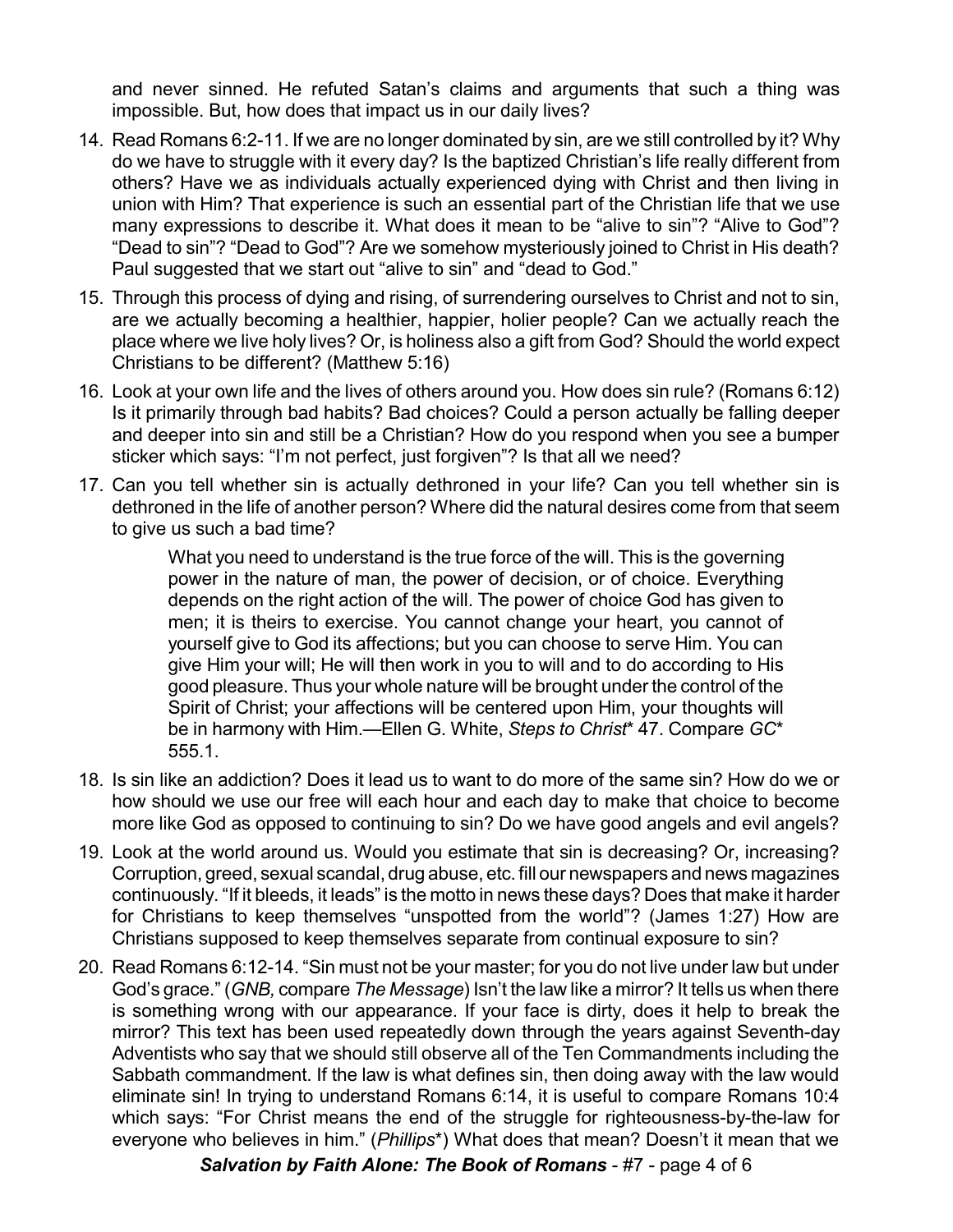should give up all pretense at earning salvation by keeping the law? Does it mean that we need to learn to depend more fully on Jesus Christ not only for His grace but also to change our lives?

- 21. How are we supposed to understand Romans 6:14? Should it be put together with Romans 10:4 and Colossians 2:14 to prove that the keeping of the Ten Commandments is no longer necessary for Christians? That is what many of our Christian friends do. Are the Ten Commandments still binding?
	- **Romans 6:14:** For sin shall not have dominion over you: for ye are not under the law, but under grace. (*KJV*\*)

6:14: Sin must not be your master; for you do not live under law but under God's grace. (*GNB*\*)

**Romans 10:4:** For Christ is the end of the law for righteousness to every one that believeth. (*KJV*\*)

10:14: For Christ has brought the Law to an end, so that everyone who believes is put right with God. (*GNB*\*)

**Colossians 2:14**: Blotting out the handwriting of ordinances that was against us, which was contrary to us, and took it out of the way, nailing it to his cross. (*KJV*\*)

2:14: He cancelled the unfavorable record of our debts with its binding rules and did away with it completely by nailing it to the cross. (*GNB*\*)

22. Think about the contrast between law and grace: **For example, law is demanding, exacting, exposing, accusing, unforgiving, provoking, irritating, unyielding, impersonal; and it leads to rebellion!** But, is that the fault of the law? No! The law is perfect. (Psalms 19:7) The trouble is that we are rebels; we are sinners. But, sinners that we are, when we see God as He is–infinitely gracious–then we realize that **grace is giving, forgiving, covering, persuading, very personal; and it wins us to repentance and faith.** Who wouldn't want to be alive in the context of grace?

> God placed man under law, as an indispensable condition of his very existence. He was a subject of the divine government, and there can be no government without law.—Ellen G. White, *Patriarchs and Prophets*\* 49.1.

Then, "under Law" is the ideal place to be, but not for sinners because when we are under Law, what does it do to us? It makes us rebellious! What is it that wins us from rebelliousness to faith? Grace! It is because of the kind of people we are–we cannot survive under law–that we need to be under grace.

Since we are all sinners, the law provokes! The law discourages! But, grace encourages! The picture of a gracious God softens the heart of the rebel and wins him to repentance and faith. "The kindness of God leads you to repentance." (Romans 2:4, *NASB*,\* 1995)

- 23. Of course, our Christian friends do not want to get rid of nine of the Ten Commandments; they only want to get rid of the Sabbath commandment. But, there is no easy way to directly attack the Sabbath; so, they try to say we do not need to keep the law as a whole. But then, they rush to say that the other nine commandments are supported by the teachings of the New Testament. Isn't the Sabbath commandment also supported by the teachings of Christ and others in the New Testament?
- 24. If it is true that by beholding we become changed, how is that supposed to work in our dayby-day experience? Do we find time every day to contemplate the life of Christ? (*Desire of Salvation by Faith Alone: The Book of Romans* - #7 - page 5 of 6